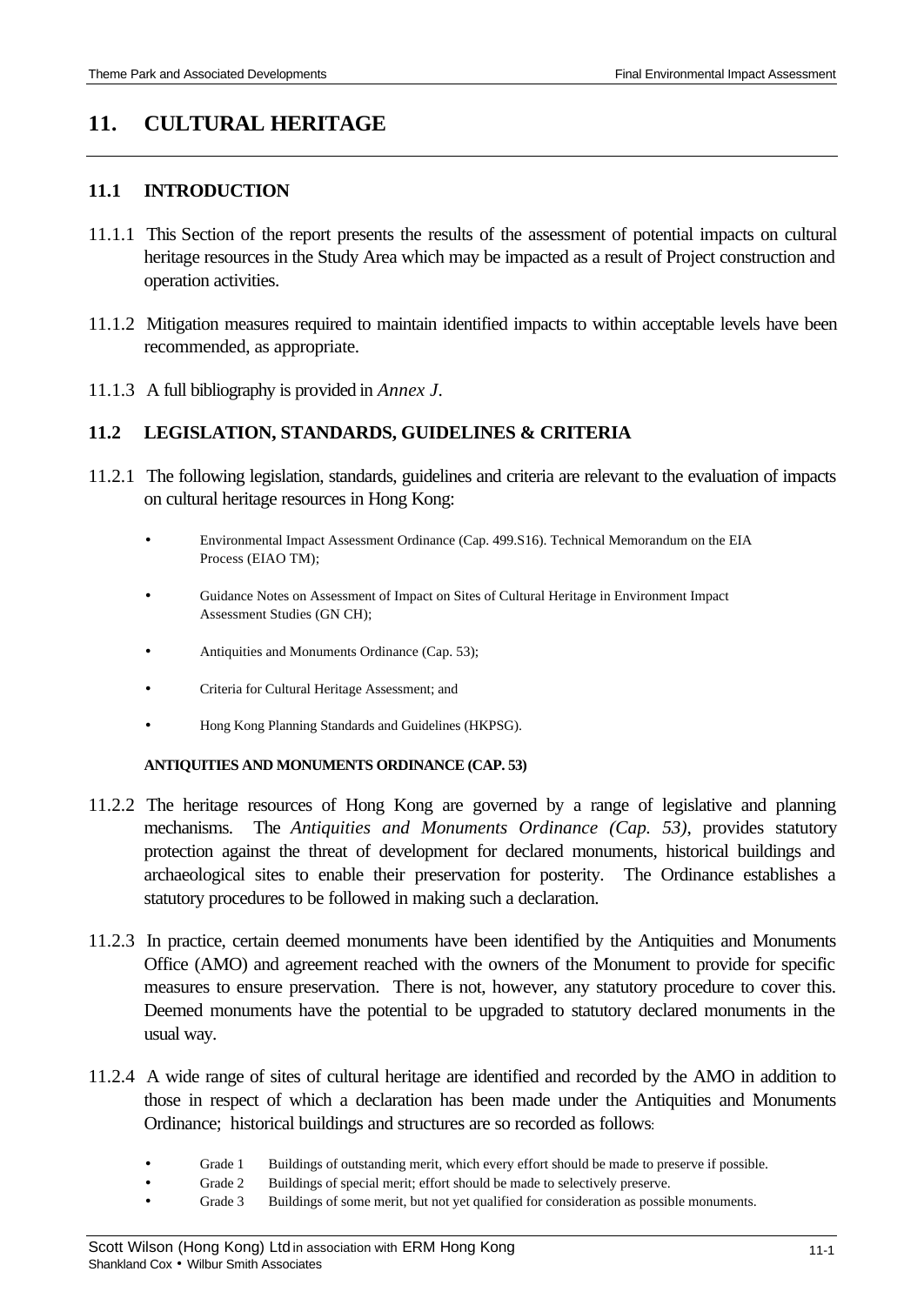These are to be recorded and used as a pool for future selection.

- 11.2.5 This classification is for AMO internal reference and has no statutory protection power. Although there are no statutory provisions for the protection of the sites of historical interest, Graded Buildings and Deemed Monuments in Hong Kong, the Government has administrative procedures which state that consideration must be given to protect listed and locally designated historic buildings and sites of cultural interest.
- 11.2.6 Archaeological surveys have been undertaken to identify archaeological sites in Hong Kong. The AMO has set boundaries on the identified sites and has administrative procedures, which state that consideration must be given to protect known archaeological sites in Hong Kong. However, the current record of archaeological sites in Hong Kong is known to be incomplete as many areas are not yet surveyed, there is a need to ensure that procedures and mechanisms, which ensure the preservation or formal notification of previously unknown archaeological resources that may be revealed or discovered during project assessment or construction, are identified at an early stage in project planning.

### **EIAO, EIAO TM & GN CH**

- 11.2.7 Guidelines on the approach, methodologies and criteria to be used in the conduction a cultural heritage impact assessment (HIA) are included under *Annex 10* and *19* of the EIAO TM. The stated in EIAO TM *Annex 10* criteria for evaluating impacts to sites of cultural heritage include:
	- The general presumption in favour of the protection and conservation of all sites of cultural heritage because they provide an essential, finite and irreplaceable link between the past and the future and are points of reference and identity for culture and tradition; and
	- Adverse impacts on sites of cultural heritage shall be kept to an absolute minimum.
- 11.2.8 However, the GN CH serves only as a reference to assist the understanding of the requirements set in the EIAO TM *Annexes 10 and 19*.

### **HONG KONG PLANNING STANDARDS & GUIDELINES**

11.2.9 The HKPSG, Chapter 10 (Conservation), provides general guidelines and measures for the conservation of historical buildings, archaeological sites and other antiquities.

#### **PROJECT SPECIFIC CRITERIA FOR CULTURAL HERITAGE IMPACT ASSESSMENT**

11.2.10 Detailed criteria for the cultural heritage impact assessment for this Project are included in *Appendix 2* of the Study Brief which is provided in *Annex L* of this report.

# **11.3 ASSESSMENT SCOPE AND METHODOLOGY**

### **SCOPE**

11.3.1 The scope for the assessment of cultural heritage impacts includes activities associated with the construction and operation of elements of the Project as described in *Section 2* of this report. Cumulative impacts as a result of other concurrent proposed projects in the Study Area have also been considered.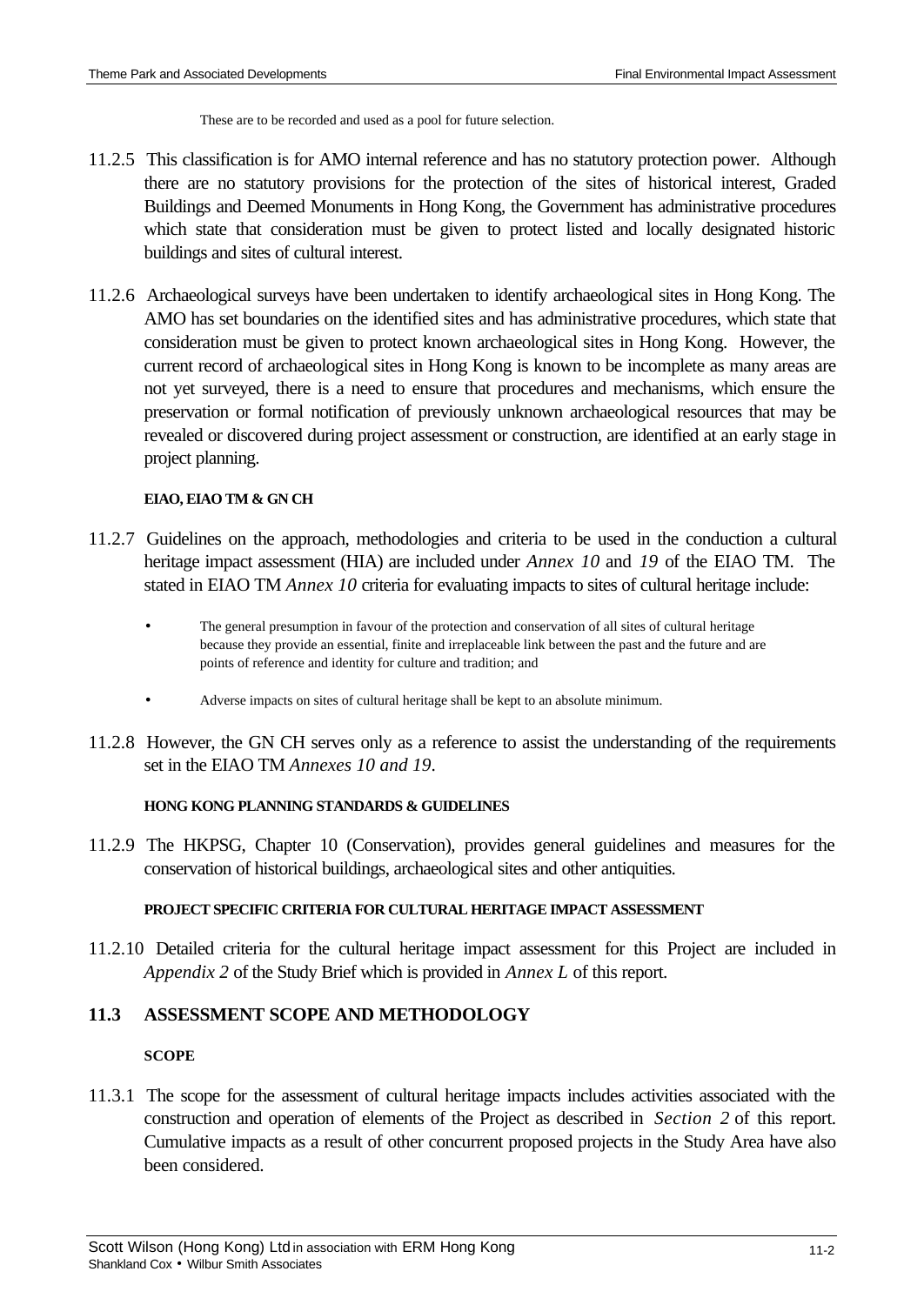#### **METHODOLOGY**

### *Baseline Research*

- 11.3.2 A baseline study including both desk-top studies and field surveys has been conducted to develop a comprehensive inventory of archaeological sites (including marine archaeological sites) and built historical features in the Study Area has been compiled to include:
	- **·** all sites of archaeological interest (including marine archaeological sites);
	- all pre-1950 buildings and structures;
	- selected post-1950 buildings and structures of high architectural and historical significance and interest; and
	- landscape features including sites of historical events or providing a significant historical record or a setting for buildings or monuments of architectural or archaeological importance, historic field patterns, tracks and fish ponds and cultural element such as, fung shui woodlands and clan graves.
- 11.3.3 Desk-top studies to identify the above elements has included reference and review of the following:
	- records held by the AMO;
	- published records;
	- unpublished records;
	- journals of the Hong Kong Archaeological Society;
	- maps and aerial photos from the Land Department;
	- information from other government departments; and
	- relevant findings of EIA Reports and relevant studies etc.
- 11.3.4 The full bibliography of the baseline study is presented in Annex J of this report.
- 11.3.5 Field visits, field scans of historic buildings and structures and focused scoped archaeological field evaluations have been undertaken, which follows AMO's detailed criteria on heritage impact assessment (see Annex L), to supplement the findings of desk-top studies and included:
	- a preliminary site observation within the Study Area in winter 1998;
	- focused scoped archaeological field observation and field scans for historical buildings undertaken at Yam O, Wan Tuk and Ngong Shuen Au in November 1998;
	- fieldwalking and field scans at Tsing Chau Tsai headland undertaken in November 1999;
	- focused scoped archaeological field evaluation along the CKWLR alignment undertaken in November 1999; and
	- Marine Archaeological Investigations at Penny's Bay and Yam O in 1999 and January 2000 respectively.

### **IMPACT ASSESSMENT**

- 11.3.6 The assessment of direct and indirect, positive and negative impacts upon identified heritage resources has been conducted in accordance with the approach outlined in *Annex 19* of the TM and *Appendix 2* of the *Study Brief*. The assessment hierarchy is as follows:
	- Preservation in totality will be a beneficial impact and will enhance the cultural and socio-economical environment if suitable measures to integrate the sites of cultural heritage into the proposed project are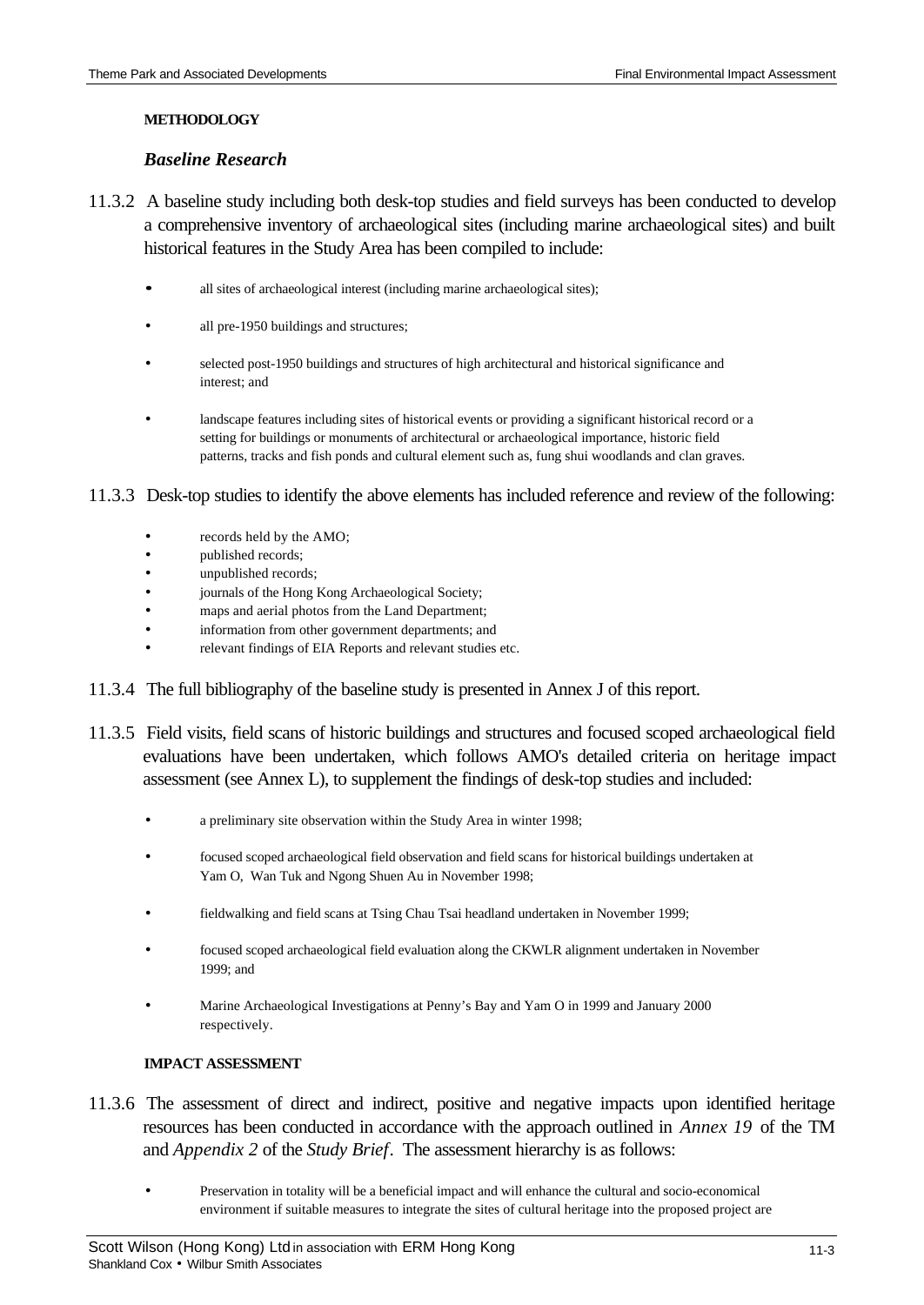carried out.

- If, due to site constraints and other factors, only preservation in part is possible, this must be fully justified with alternative proposals or layout designs, which confirm the impracticability of total preservation.
- Total destruction must be taken as the very last resort in all cases and shall only be recommended with a meticulous and careful analysis balancing the interest of preserving the archaeological, historical, architectural and other cultural values as against that of the community as a whole.

# **11.4 EXISTING ENVIRONMENT**

#### **ARCHAEOLOGICAL RESOURCES**

- 11.4.1 A review of existing information has focused on the archives held by the AMO and supplemented by the Archaeological Survey Report for Lantau Port Development conducted by the Chinese University of Hong Kong (CUHK) in 1991(CUHK, 1991), the Territory Wide Archaeological Survey report at North Lantau conducted by AMO's appointed specialist team (AMO, 1998), the Wan Tuk Archaeological Site Investigation conducted by AMO's appointed specialist team (Zhuhai Relics Management Committee, 1999) and reviews of other relevant literature as shown in *Annex J,* and field surveys undertaken by the EIA Study Team.
- 11.4.2 No declared archaeological sites under the AMO have been identified within the Study Area. However, a number of archaeological sites listed or recorded by the AMO under its administrative procedures are identified within the Study Area; these are presented below and their location and extent are shown in *Figure 11.3a*.
	- Wan Tuk archaeological site was identified by AMO during their 1997-1998 Territory Wide Archaeological Survey. According to the survey result, although the extent of the site was not certain, a charcoal kiln site dated to Tang dynasty was thought likely to be buried somewhere in this site which may cover an area of 2,250 m<sup>2</sup> located to the south of a stream at Wan Tuk. (*see Figure 11.3b* for the location of test pit Sq1 excavated in the survey).
	- A further detailed archaeological field evaluation was undertaken by an AMO appointed specialist team in October 1999 (Zhuhai Relic Management Committee, 1999) to investigate the extent of archaeological deposits potentially impacted by the Theme Park and associated developments and reclamation in Penny's Bay at Wan Tuk. The site was divided into 3 main survey areas as shown in *Figure 11.3b*. No archaeological deposits were identified in Survey Area 3. A small amount of pottery shards dated to Yuan dynasty (1279-1368 AD) was unearthed at test pit T6 in Survey Area 2 (SA2); Neolithic period pottery shards and settlement features were identified in test pits T5 and T2 (see *Figure 11.3b* for test pit locations).
	- Although this survey did not identify the Tang kiln site location, the extent of the Neolithic site may cover an area of 1,000 m <sup>2</sup>within Survey Area 1 (SA1) as shown in *Figure 11.3b;* SA 2 is also considered as area of archaeological interest.
	- According to the archaeological deposits identified at the Penny's Bay area (Scott 1999a and 1999b; Meacham, 1986-88; Lam, 1989-92), the coastal area beneath the existing Cheoy Lee Shipyard (CLS) is considered to have a archaeological potential. However, no field survey has been undertaken prior to the construction of the CLS during the 1960s. According to the review of aerial photos in the past, the coastline of Penny's Bay before the occupation of CLS is shown in *Figure 11.3c.* Most of the existing CLS site was reclaimed from early 1960s to 1970s and the hills along the Shipyard have been cut and filled for the formation of the CLS site. Therefore, the area may have been extensively modified by construction and operation of these facilities, therefore, any significant archaeological deposits may have been disturbed or destroyed to an unknown extent. The proposed decommissioning of the CLS will require a subsequent stand alone Schedule 2 EIA and that study will provide an opportunity to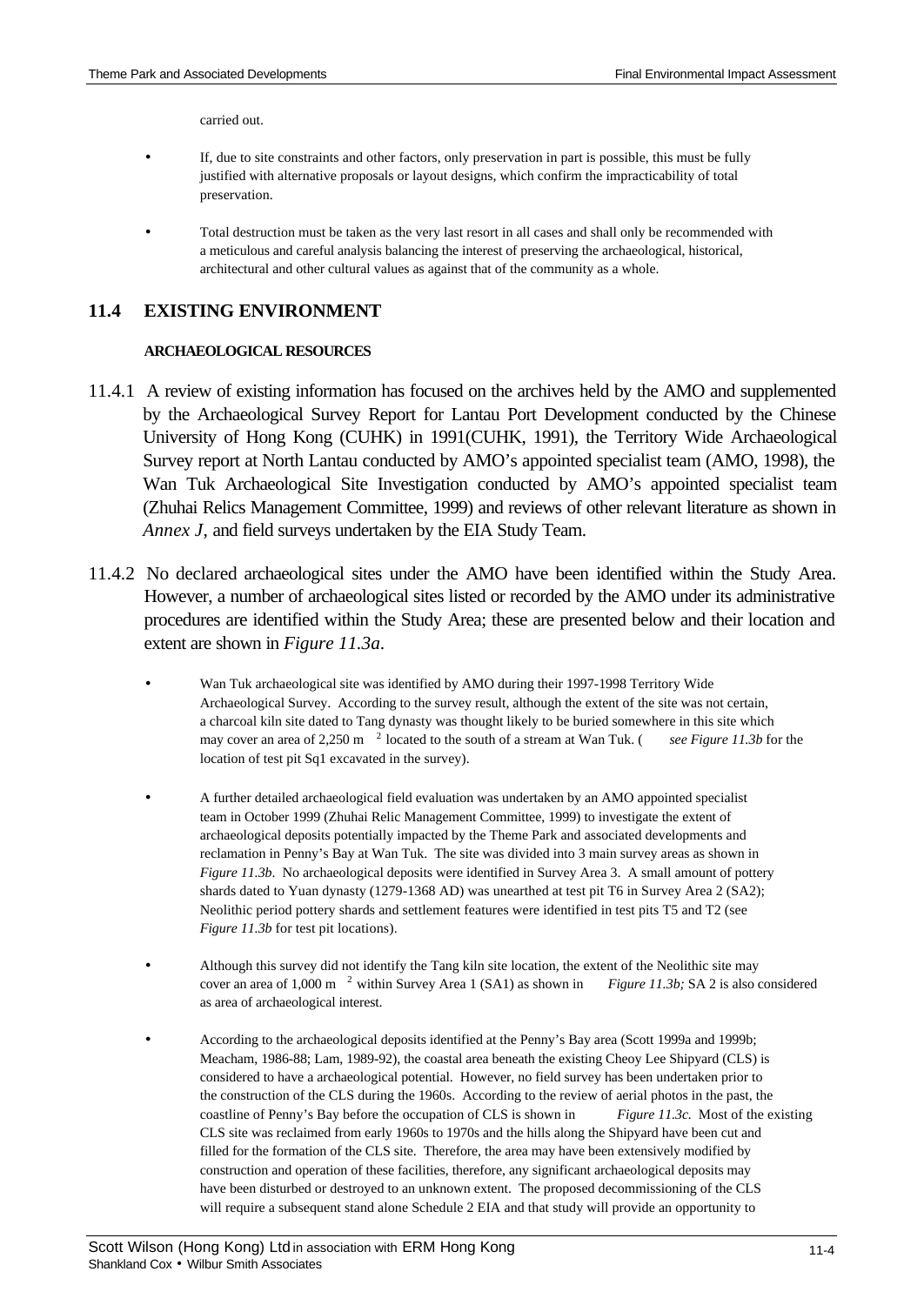undertake an archaeological field evaluation of this site as access to this private site was not possible as part of this EIA.

- Several extensive archaeological excavations were undertaken at Chok Ko Wan (Penny's Bay) archaeological site during 1986-1992 (Meacham, 1986-88; Lam, 1989-92) and most information of the site was retrieved. Large quantities of early Ming dynasty shards of the site were recovered. The comparative rarity of Ming sites in Hong Kong makes these findings of importance; the excavation also revealed a historic lime kiln site and prehistoric coarse and incised/impressed earthware shards. The site has been modified by the construction of the CLP power station. The EIA Study Team has undertaken further surface scanning and augering at this site during the CKWLR archaeological investigation and the lime kiln area and the potential site boundary is shown in *Figure 11.3d.*
- The Ngong Shuen Au Kiln archaeological site was identified by Peacock and Nixon (Peacock and Nixon,1986) during their Territory Wide Survey in the 1980s. A historical lime kiln site probably dating to Tang dynasty and some Bronze Age ceramics were identified. The site was re-surveyed by CUHK in 1991 (CUHK, 1991) which commented that this site no longer had any archaeological remains. Although the lime kiln site was identified, there is no map reference to indicate its precise location. The site has been developed as part of the North Lantau Highway (NLH) and has no archaeological potential.
- Surface survey was undertaken at Ta Shui Wan by the CUHK in 1991 as part of the Lantau Port development studies (CUHK, 1991), and the survey results indicated that no artefacts were found in this site. This area has been developed as part of the NLH and now has no archaeological potential.

#### **AREA FROM NGONG SHUEN AU TO WAN TUK**

- 11.4.3 This area was surveyed prior to the NLH development and resurveyed during the Wan Tuk archaeological investigation undertaken by the AMO appointed specialist team (SA3 area), which concluded that this area has no archaeological potential.
	- Although the Pa Tau Kwu and Fa Peng Teng archaeological sites are located outside the Study Area (see *Figure 11.3a* for locations and site extent), they may be impacted by the Theme Park and associated developments, and therefore, are briefly addressed:
	- Pa Tau Kwu archaeological site is a Neolithic occupation site identified by the CUHK (CUHK, 1991). This site was further surveyed by specialists appointed by the AMO in 1997-1998 (AMO, 1998). The site is currently densely vegetated and is well preserved. Preservation *in situ* of this site is required by AMO.
	- Fa Peng Teng archaeological site was recently surveyed by AMO appointed specialist team (AMO 1998). Artefacts collected indicated that ancient human activities may have existed but there is lack of cultural layer deposits in this site, therefore, this may not have comprised a favourable site for prehistoric settlement.

#### **MARINE ARCHAEOLOGICAL RESOURCES**

11.4.4 Marine archaeological resources in Hong Kong have not been extensively investigated and few written records are available.

### *Penny's Bay*

11.4.5 Two Marine Archaeological Investigations (MAIs) were undertaken in 1999 (Scott Wilson (Hong Kong) Ltd., 1999a and 1999b) to identify potential archaeological resources in Penny's Bay within the proposed Theme Park and associated developments. The baseline review of information indicated that the volume and quality of archaeological material found during land excavation at Penny's Bay and Wan Tuk gives the area high archaeological potential and the soft, silty Hang Hau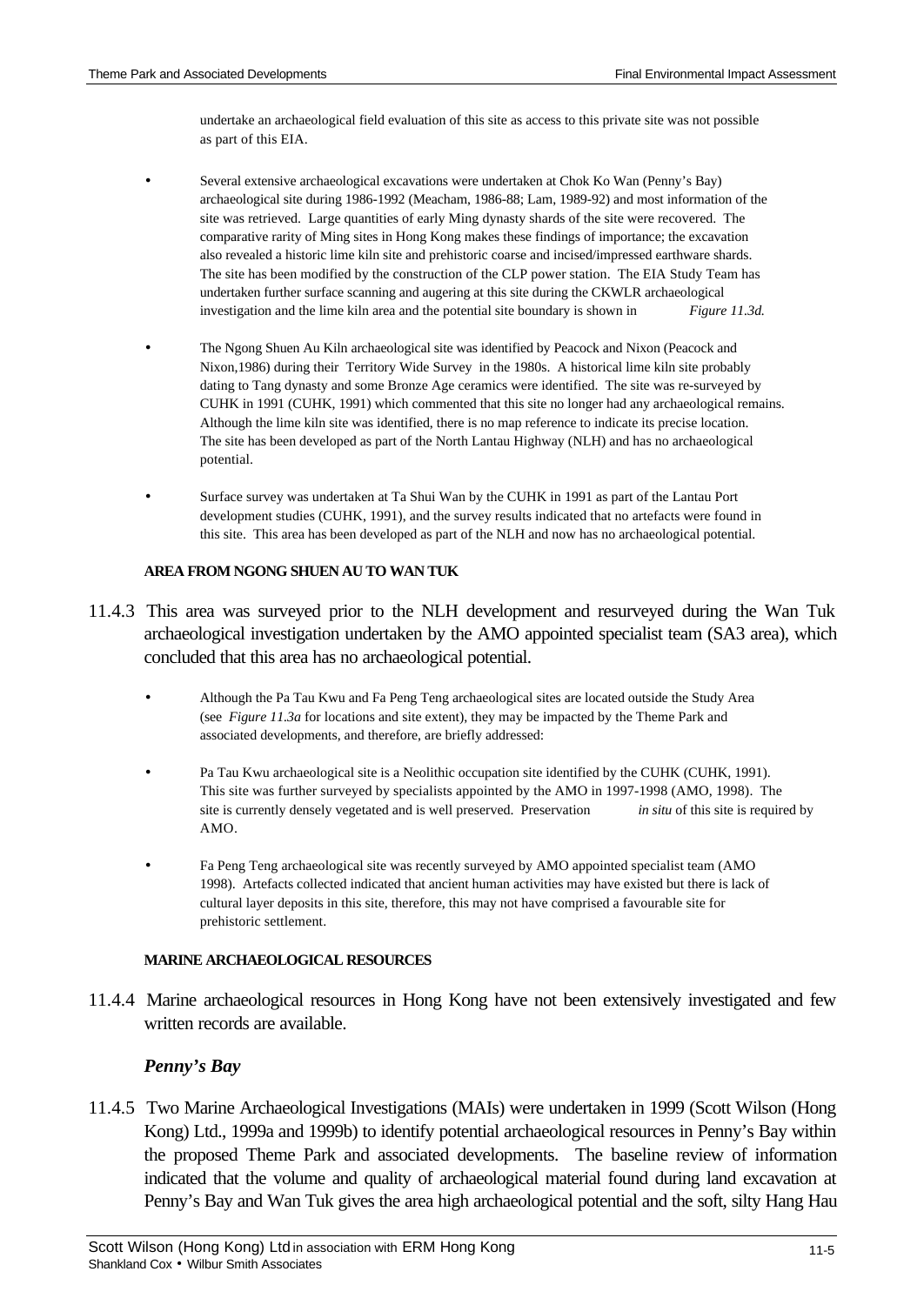Formation sediments provide an excellent preservation environment for such materials. Detailed analysis of geophysical data identified 49 seabed areas considered to have high marine archaeological potential and recommended subsea (diver) inspections to further investigate them. Diver inspections were undertaken by a local marine archaeologist in April and a specialist team appointed by AMO in November 1999 to inspect the areas identified from the two MAIs. However, no significant marine archaeological deposits were identified as buried in the seabed of the Penny's Bay reclamation area and AMO have confirmed that no further underwater archaeological investigation is required.

### *Yam O*

11.4.6 A baseline review indicated a high archaeological potential of shipwrecks within the proposed 10 ha reclamation area at Yam O. Blue-and-white porcelain shards retrieved from Luk Keng Bay suggested that the Yam O area may have been used as an anchorage for overseas trade ships. A Geophysical Survey was undertaken by Civil Engineering Department (CED) (Unit 6, Survey Division, CED,1999) at the proposed 10 ha reclamation area at Yam O, however, the data did not reveal any seabed anomalies and did not provide 100% coverage of the area. Therefore, a detailed diver survey of the 10 ha reclamation area at Yam O was carried out by a marine archaeologist in late January 2000 for further detailed investigation**.** Only anthropogenic material including tyres, oil drums fishing nets and construction waste were identified. It was concluded that no significant marine archaeological deposits were identified as buried in the seabed of the proposed 10 ha Yam O reclamation *(*Scott Wilson, 2000) and AMO have confirmed that no further underwater archaeological investigation is required.

#### **HISTORICAL STRUCTURES**

- 11.4.7 No declared/deemed monuments, graded historical buildings/features, additional sites have been identified within the Study Area from the desk-top literature/ records reviews and field surveys. However, two Qing dynasty grave sites are located outside the Study Area boundary immediately to the east of the CLP site (see *Figure 11.3a* for location) which are addressed briefly below as they may be impacted by the Theme Park and associated developments:
	- *Two Qing dynasty grave sites near Chok Ko Wan* have been identified by the EIA Study Team during the archaeological field evaluation undertaken in mid-November 1999. The two graves are located some 160 m and 200 m to the eastern edge of the Penny's Bay GTP *.* According to the headstone inscription of the two grave sites, Grave 1 and Grave 2 date to 1915 and 1838 respectively
	- The detailed findings and detailed impact assessment of the above two grave sites is presented under the NLDFS EIA.

# **11.5 POTENTIAL SOURCES OF IMPACTS - CONSTRUCTION AND OPERATION**

- 11.5.1 Potential impacts on identified cultural heritage resources within and in close proximity to the Study Area boundary may arise from the following:
	- Landtake for both temporary and permanent facilities which may result in damage to, or loss of, archaeological remains and deposits, culturally significant features and changes to the physical coherence of historic landscapes;
	- Severance and "islanding" may result from permanent landtake required for the Theme Park and associated developments construction; areas of historic and cultural interest may be severed, thereby altering or destroying their integrity;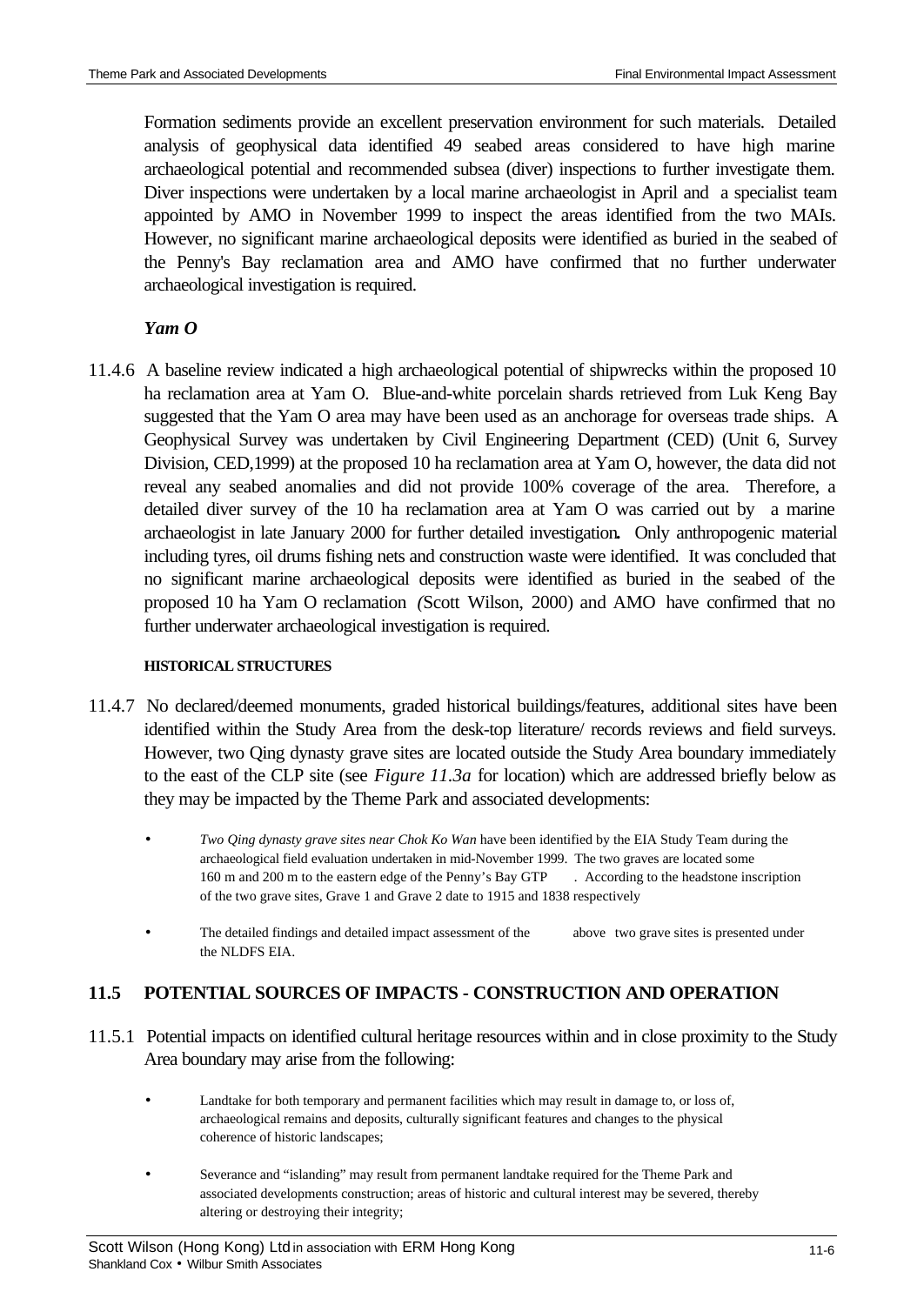- Construction works may result in damage to or loss of buried archaeological sites by:
- Disturbance through excavation at or near an archaeological site, topsoil stripping and the passage of heavy machinery on exposed and buried deposits;
- Change in the watertable due to construction and development activities;
- The burial of sites resulting in a limitation on accessibility for future archaeological investigations (including surface survey and remote sensing techniques) and obscuring visible surface evidence; and
- The introduction of archaeological material with spoil from other sites.

#### 11.5.2 The introduction of archaeological material with spoil from other sites.

- Ground compaction due to construction activities or the weight of permanent filled materials may cause damage or distortion to buried archaeological remains, especially in soft alluvial deposits; and
- Indirect impacts such as visual and noise intrusion on the setting and amenity of historic and cultural resources (eg. grave sites and monuments and culturally or historically significant landscape features).

### **11.6 EVALUATION OF CULTURAL HERITAGE IMPACTS**

#### **ARCHAEOLOGICAL RESOURCES**

- 11.6.1 As Ta Shui Wan, Ngong Shuen Au Kiln archaeological sites were destroyed by previous NLH development, no impact to these two sites arising from the Theme Park and associated development is expected.
- 11.6.2 As no archaeological potential is expected at the area from Ngong Shuen Au to Wan Tuk, no impact is expected.
- 11.6.3 The preferred CKWLR, PBRL and Road P2 alignments has avoided and minimised direct impact to most of the known archaeological sites including the Wan Tuk and Chok Ko Wan and on other considerations. However, potential impact towards Wan Tuk, Chok Ko Wan archaeological sites and the archaeological potential site at CLS still exist where preservation *in situ* may not be practical. The detail impact assessment of these sites is shown below.
- 11.6.4 No significant finds were identified in SA3 at Wan Tuk, therefore, although part of the Penny's Bay temporary access road, the PBRL, Road P2 and the CKWLR have been aligned in SA3, no impact to any archaeological deposit in SA3 is expected. Preservation *in situ* at SA1 and SA2 is possible as the proposed construction works at the site would not involve no soil excavation of the site. Therefore, the impact to these areas is considered acceptable. However, filling works are required for part of the SA2 and part of SA1 and SA2 for the construction of the temporary access road and ground level adjustment work respectively. (see *Figure 11.3b* for areas to be impacted by the temporary access road). This may result in ground compaction, limitation on accessibility for future archaeological investigation and obscure present visible surface evidence. Moreover, the raising of the ground level nearby Wan Tuk archaeological site for the Penny's Bay reclamation may lead to water logging of the site, which may change the water table of the site and result in damage to the archaeological deposits, during construction and operation stages.
- 11.6.5 The Penny's Bay Reclamation would require filling of materials to raise up the ground level to approximately +6.5 to +8 mPD which involve partially filling of materials on top of the Chok Ko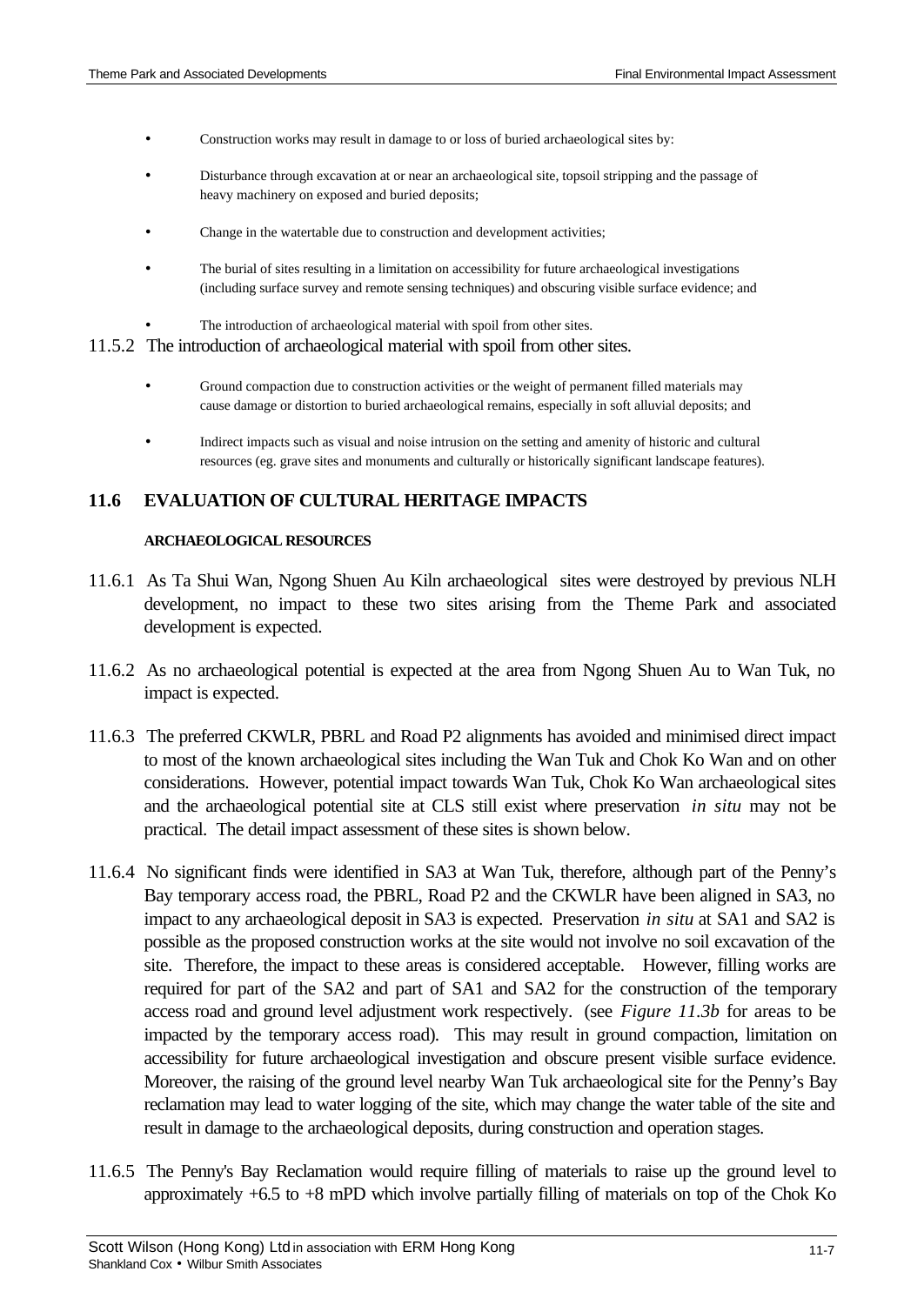Wan archaeological site. This may result in limitation to future investigation and the ground compaction may result in damage to the archaeological deposits of the site. Moreover, the construction of the structural support of the CKWLR and its associated construction works may impact this site due to permanent landtake for the construction. The full cultural heritage impact assessment for the Chok Ko Wan Archaeological site due to the construction of the CKWLR is presented under the NLDFS EIA report and it is concluded that the Penny's Bay reclamation should avoid and minimise the filling of this site.

- 11.6.6 A number of the original coastal areas beneath the existing CLS may potentially be impacted by CKWLR, Road P2 and PBRL (see *Figure 11.3c*). As the portal area at Wan Tuk has been cut by previous development, any surviving archaeological deposit of the area may have be destroyed or disturbed in an unknown level. Moreover, the section from Wan Tuk towards the Theme Park of the PBRL is to be constructed at-grade, which is on top of the Penny's Bay reclamation site at a level of + 8 mPD, no excavation of the soil at the original coastal level at CLS is expected. Therefore, the impact arising from the PBRL is considered minimal. The Road P2 and the CKWRL are to be constructed on viaduct at the Penny's Bay area, where permanent landtake for the construction of the structural support for the road alignments may result in damage to or loss of archaeological deposit. However, as no archaeological field evaluation has been undertaken due to private ownership at this area, the extent and significance of any archaeological deposit of this area is unknown. Since the original topography of the CLS area has been modified by cut and fill for the CLS, any surviving archaeological deposit at the area may have been disturbed or destroyed to an unknown level. Therefore, the potential impact arising from the developments of the area may not be significant but should not be discounted. If there are any archaeological deposits surviving in the areas as shown in *Figure 11.3c* to be impacted by the structural support*,* preservation *in situ* wound be impractical. Moreover, the Penny's Bay Reclamation may result in ground compaction and limitation on accessibility for future archaeological investigation.
- 11.6.7 Archaeological field evaluation is required for further detailed assessment, and the proposed decommissioning of the CLS will require subsequent stand alone Schedule 2 EIA and that study will provide an opportunity to undertake an archaeological field evaluation of the original coastal area prior to CLS's occupation to investigate the archaeological potential of the area as access to this private site was not possible as part of this EIA Study.
- 11.6.8 As the eastern stormwater channel will discharge within 300 m of the existing Pa Tau Kwu archaeological site, it comprises a Schedule 2 Designated Project under the EIA Ordinance. However, the cultural heritage impact assessment has reviewed impact on this site from the channel, and has concluded that this site will not be impacted. Although the Pa Tau Kwu archaeological site is strictly outside the Study Area, construction activities of the Theme Park and associated development may have potential soil disturbance of the site with uncontrolled construction activities.
- 11.6.9 As the Fa Peng Teng archaeological site is strictly outside the Study Area and far away from the construction areas, no impact is expected.

### **MARINE ARCHAEOLOGICAL RESOURCES**

11.6.10 No significant archaeological resources were identified at the seabed of Penny's Bay and the 10 ha reclamation area at Yam O (AMO, pers. comm. and Scott Wilson (Hong Kong) Ltd., 2000). AMO has confirmed that no further underwater archaeological investigation is required and,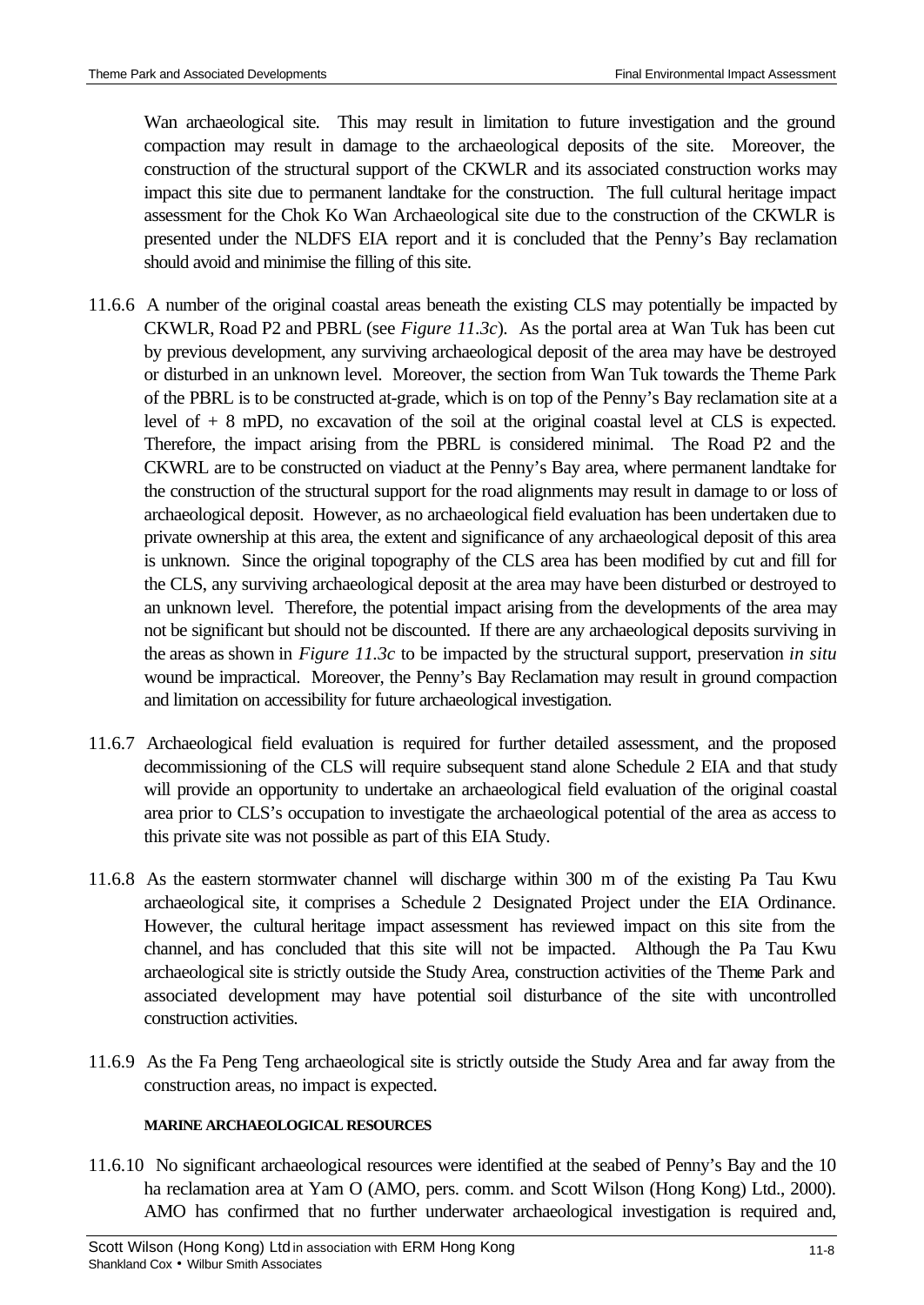therefore, the Penny's Bay and Yam O reclamation are not envisaged to cause any impact on marine archaeological resources.

### **HISTORIC BUILDINGS AND FEATURES**

- 11.6.11 No standing heritage sites have been identified within the Study Area and therefore, no impact is expected.
- 11.6.12 The two Qing dynasty grave sites are located outside the Study Area boundary, and thus no direct impact to these two grave sites is expected. However, indirect impact such the limitation to access of these sites during construction and operation stage should be considered.

### **11.7 MITIGATION OF ADVERSE ENVIRONMENTAL IMPACTS**

- 11.7.1 It is recommended that plastic sheets shall be used to cover the impacted area within the SA2 of Wan Tuk archaeological site before the temporary access road construction. After the completion of the Penny's Bay reclamation, all the fill materials and plastic sheets at the site shall be removed. The filling area required for Penny's Bay reclamation at SA1 and SA2 of Wan Tuk archaeological site should be avoided. If it is unavoidable, the area required to be filled should be kept in an absolute minimum. Should there be any unavoidable filling work required at the Wan Tuk site for the Penny's Bay Reclamation, plastic sheets should be used to cover the filled area prior to the filling work. Moreover, as the filling work on part of the SA1 and 2 or nearby may result in a waterlogged site condition, detailed design of filling ground level adjustment work should consider runoff diversion of the site to prevent any waterlogged condition.
- 11.7.2 The detailed design of structural support locations for the CKWLR and Road P2 at the original coastal area should be avoided to ensure the potential impact to any surviving archaeological remains is kept in an absolute minimum. If preservation *in situ* is not possible for the archaeological deposit identified under the CLS decommissioning EIA, the impacted archaeological deposits should be mitigated by rescue excavation. However, as the Penny's Bay reclamation would result in limitation on accessibility for future archaeological investigation at the area, a total rescue excavation instead of a partial rescue excavation could be considered, if necessary, before the construction of these transport infrastructural elements associated with the Theme Park development so that the archaeological deposits of the area could be preserved by record in totality.
- 11.7.3 As Chok Ko Wan archaeological site may potentially filled up due to the Penny's Bay reclamation and the site may potentially be impacted by the structural support of the CKWLR and its associated work and, having considered that this site has been investigated a number of times and partially destroyed by the construction of the GTP, only partial preservation *in situ* is possible. It is recommended that a full rescue excavation programme of 1 months long is implemented as early as possible prior to site is filled to allow preservation by record in totality.
- 11.7.4 Additionally*,* the Pa Tau Kwu archaeological site and the two grave sites which are outside the Study Area boundary should be indicated on any construction plans as "temporary protection areas" to ensure construction activities avoid any impact to these sites. An indicative plan for such purpose is presented in *Figure 11.6a*. Moreover, the site boundaries, with the provision of at least 5m buffer zone, should be marked at clearly on site so that construction workers' attention is drawn to ensure no direct impact to the grave sites and no soil disturbance to the archaeological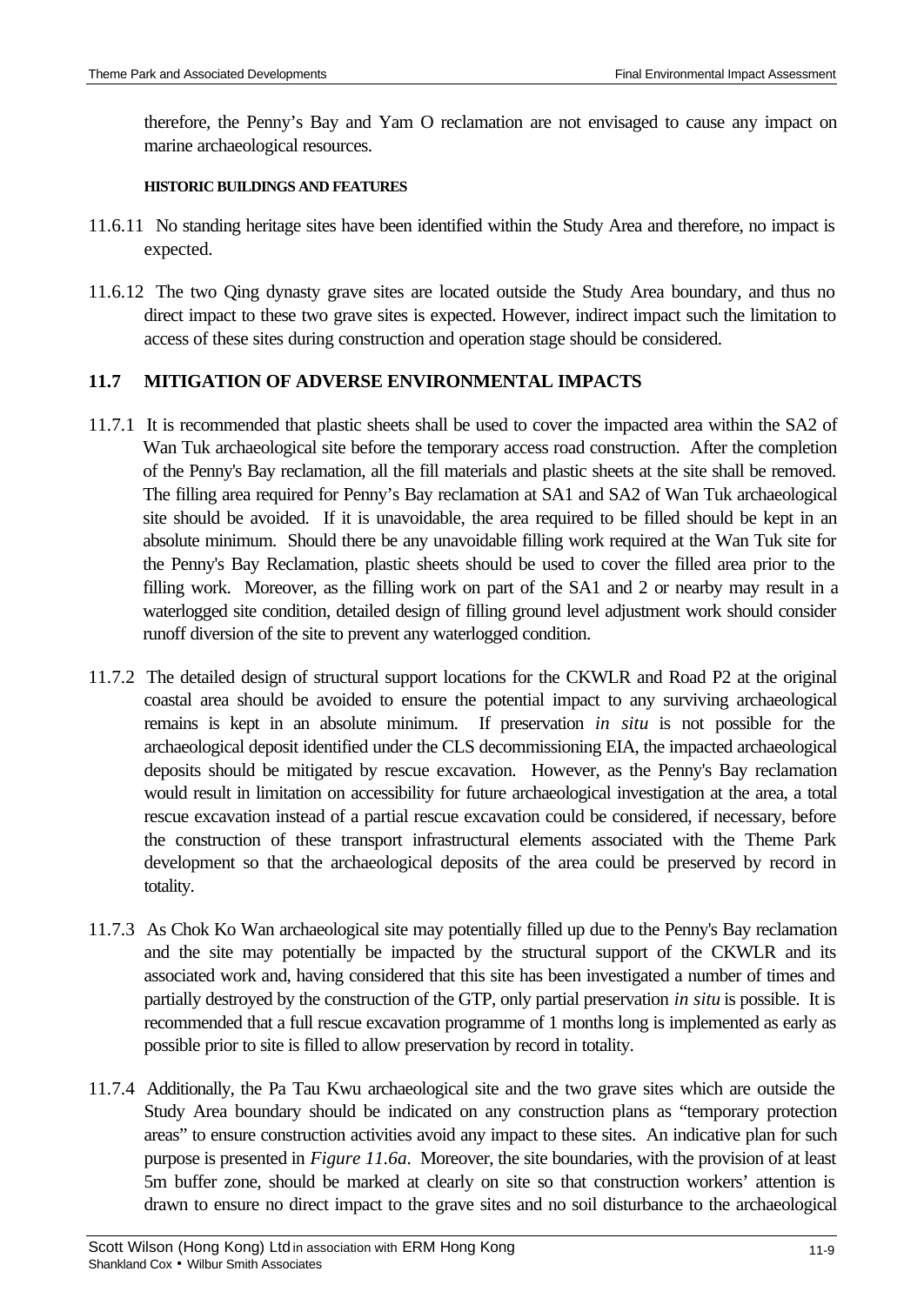site are allowed. Furthermore, the grave owners should be informed so that special arrangement to visit the grave sites is possible, when necessary. Detail development plan should retain any access possibility to the grave sites for future visitors after the completion of the developments.

# **11.8 RESIDUAL ENVIRONMENTAL IMPACT**

- 11.8.1 Provided that the mitigation measures recommended in *Section 11.6* are implemented. No residual impact is expected in terms of cultural heritage resources.
- 11.8.2 However, further detailed archaeological field evaluation is to be undertaken under the subsequent CLS decommissioning EIA and appropriate mitigation measures to any archaeological deposits identified in that EIA, if any, should be provided under the CLS decommissioning EIA.

### **IMPACT SUMMARY**

| <b>Location</b>                           | <b>Construction Impact</b>                                                                                                                                                                                           | <b>Mitigation Measures</b>                                                                                                                                                                                                                                                                                                                                                                                                                                                                                                                                                                                                                               | Operational<br><b>Impact</b>               | <b>Mitigation</b><br><b>Measure</b>                                                              |
|-------------------------------------------|----------------------------------------------------------------------------------------------------------------------------------------------------------------------------------------------------------------------|----------------------------------------------------------------------------------------------------------------------------------------------------------------------------------------------------------------------------------------------------------------------------------------------------------------------------------------------------------------------------------------------------------------------------------------------------------------------------------------------------------------------------------------------------------------------------------------------------------------------------------------------------------|--------------------------------------------|--------------------------------------------------------------------------------------------------|
| Wan Tuk<br>archaeologic<br>al site        | Ground compaction<br>and limitation on<br>accessibility for future<br>archaeological<br>investigation<br>The ground level<br>adjustment work at or<br>near the site may<br>result in a waterlogged<br>site condition | Plastic sheets shall be used to<br>cover the impact area before the<br>temporary access road<br>construction.<br>After the completion of the Penny's<br>Bay reclamation, all the fill materials<br>and plastic sheets should be<br>removed.<br>The filled area required at SA1 and<br>SA2 should be avoided, if it is<br>impractical, the impacted area<br>should be kept in an absolute<br>minimum.<br>Any area required to be filled shall<br>be covered by plastic sheets before<br>any filling work.<br>Detailed design of filling work or<br>ground level adjustment work<br>should consider diversion of site<br>runoff to prevent any waterlogged | Potential<br>waterlogged<br>site condition | N <sub>0</sub><br>waterlogging<br>condition<br>should be<br>allowed by<br>drainage<br>provision. |
| Chok Ko<br>Wan<br>archaeologic<br>al site | Potential damage to or<br>loss of archaeological<br>deposit due to the<br>construction of the<br><b>CKWLR</b><br>Limit accessibility for<br>future archaeological<br>investigation due to<br>the fill up work        | conditions.<br>Preservation by record in totality,<br>i.e. a 1 month full rescue excavation,<br>to be implemented as early as<br>possible prior to the site is filled                                                                                                                                                                                                                                                                                                                                                                                                                                                                                    | $N/A$ or $Nil$                             | N/A or Nil                                                                                       |
|                                           | required for Penny's<br>Bay reclamation<br>required fill up                                                                                                                                                          |                                                                                                                                                                                                                                                                                                                                                                                                                                                                                                                                                                                                                                                          |                                            |                                                                                                  |

### **Table 11.9 - Cultural Heritage Impact Summary Table**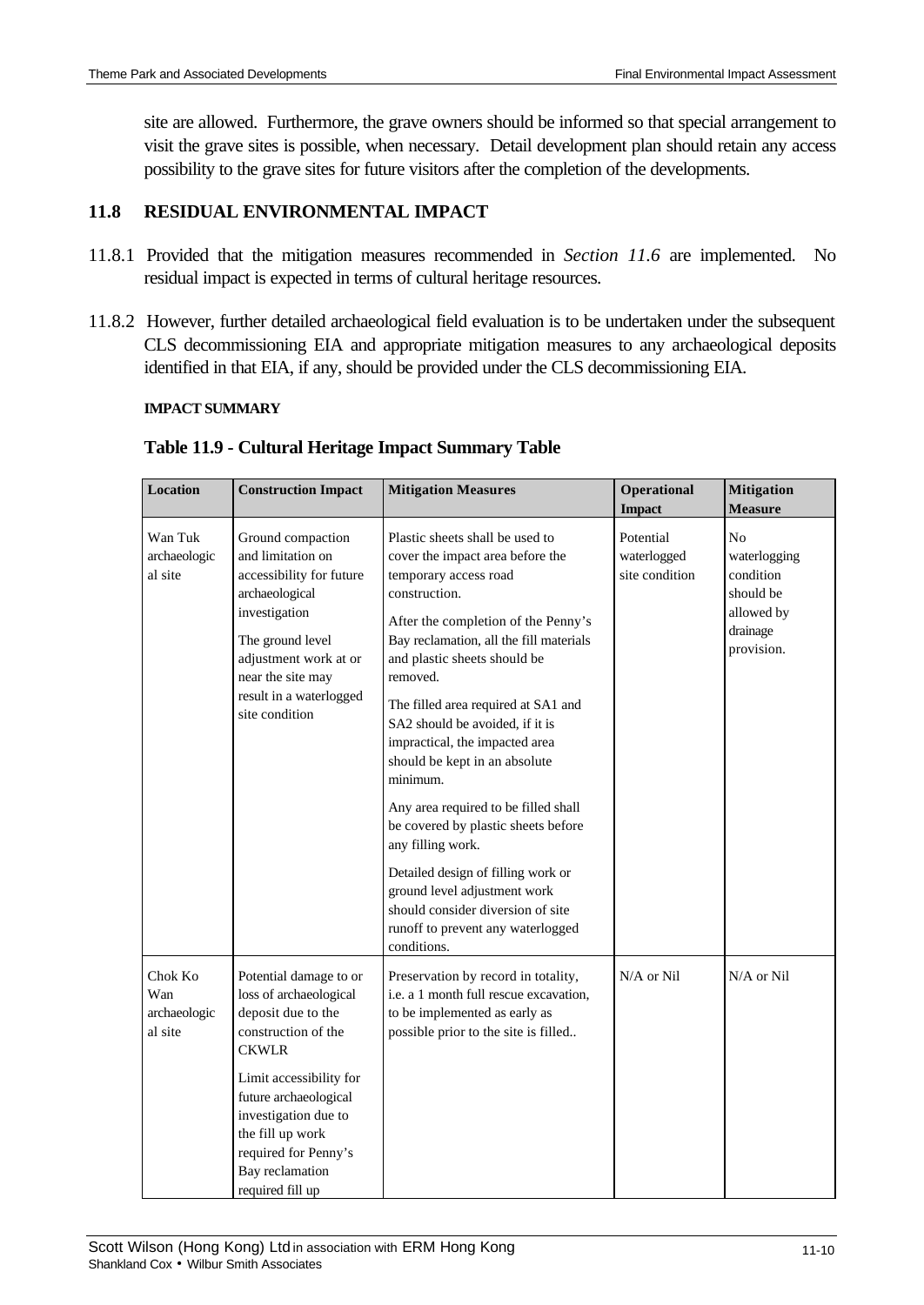| <b>Location</b>                                    | <b>Construction Impact</b>                                                                                                                                                                     | <b>Mitigation Measures</b>                                                                                                                                                                                                                                                                                                                                                                                                                                                                                                                                                                                                   | Operational<br><b>Impact</b>                                                           | <b>Mitigation</b><br><b>Measure</b>                                                                                                             |
|----------------------------------------------------|------------------------------------------------------------------------------------------------------------------------------------------------------------------------------------------------|------------------------------------------------------------------------------------------------------------------------------------------------------------------------------------------------------------------------------------------------------------------------------------------------------------------------------------------------------------------------------------------------------------------------------------------------------------------------------------------------------------------------------------------------------------------------------------------------------------------------------|----------------------------------------------------------------------------------------|-------------------------------------------------------------------------------------------------------------------------------------------------|
| <b>CLS</b><br>archaeologic<br>al potential<br>site | Potential damage to or<br>loss of archaeological<br>deposit at the original<br>coastal area beneath<br>the CLS<br>Limitation on<br>accessibility for future<br>archaeological<br>investigation | Detailed design of the structural<br>support locations of CKWLR and<br>Road P2 should avoid the potential<br>impact to the original coastal areas<br>at CLS site.<br>An opportunity should be provided<br>for an archaeological field<br>evaluation at the coastal area of<br>existing CLS as part of the Schedule<br>2 EIA for the CLS<br>decommissioning.                                                                                                                                                                                                                                                                  | Limitation on<br>accessibility for<br>future<br>archaeological<br>investigation        | A full rescue<br>programme<br>could be<br>considered, if<br>necessary, to<br>allow<br>preservation by<br>record in<br>totality of this<br>site. |
|                                                    |                                                                                                                                                                                                | If the impact on archaeological<br>deposit is unavoidable, the<br>impacted area should be mitigated<br>by rescue programme.<br>A full rescue programme could be<br>considered, if necessary, to allow<br>preservation by record in totality<br>of this site.                                                                                                                                                                                                                                                                                                                                                                 |                                                                                        |                                                                                                                                                 |
| Pa Tau Kwu<br>archaeologic<br>al site              | No direct impact.<br>Potential uncontrolled<br>construction work may<br>result in damage to the<br>site                                                                                        | Site location marked on any<br>construction plans as "temporary<br>protection area"<br>The physical location of site<br>boundaries, with the provision of at<br>least 5 m buffer zone, should be<br>fenced off and drawn the<br>construction workers' attention to<br>ensure no soil disturbance within<br>the archaeological site boundary is<br>allowed.                                                                                                                                                                                                                                                                   | N/A or Nil                                                                             | N/A or Nil                                                                                                                                      |
| Two Qing<br>dynasty<br>grave sites                 | No direct impact.<br>Potential damage to<br>the grave sites<br>Limit accessibility to<br>these sites may be<br>impacted during<br>construction.                                                | Site location marked on any<br>construction plans as "temporary<br>protection area"<br>The physical location of site<br>boundaries, with the provision of at<br>least 5 m buffer zone, should be<br>fenced off and drawn the<br>construction workers' attention to<br>ensure no soil disturbance within<br>the archaeological site boundary is<br>allowed.<br>The grave owners should be<br>informed so that special<br>arrangement to these sites is<br>possible when necessary.<br>Development plan should retain<br>access possibility to these sites for<br>future visitors after the completion<br>of the developments. | Limit<br>accessibility to<br>these sites may<br>be impacted<br>during<br>construction. | Access<br>possibility<br>should be<br>retained for<br>visiting these<br>sites by proper<br>planning of the<br>development                       |

Note: N/A - Not applicable